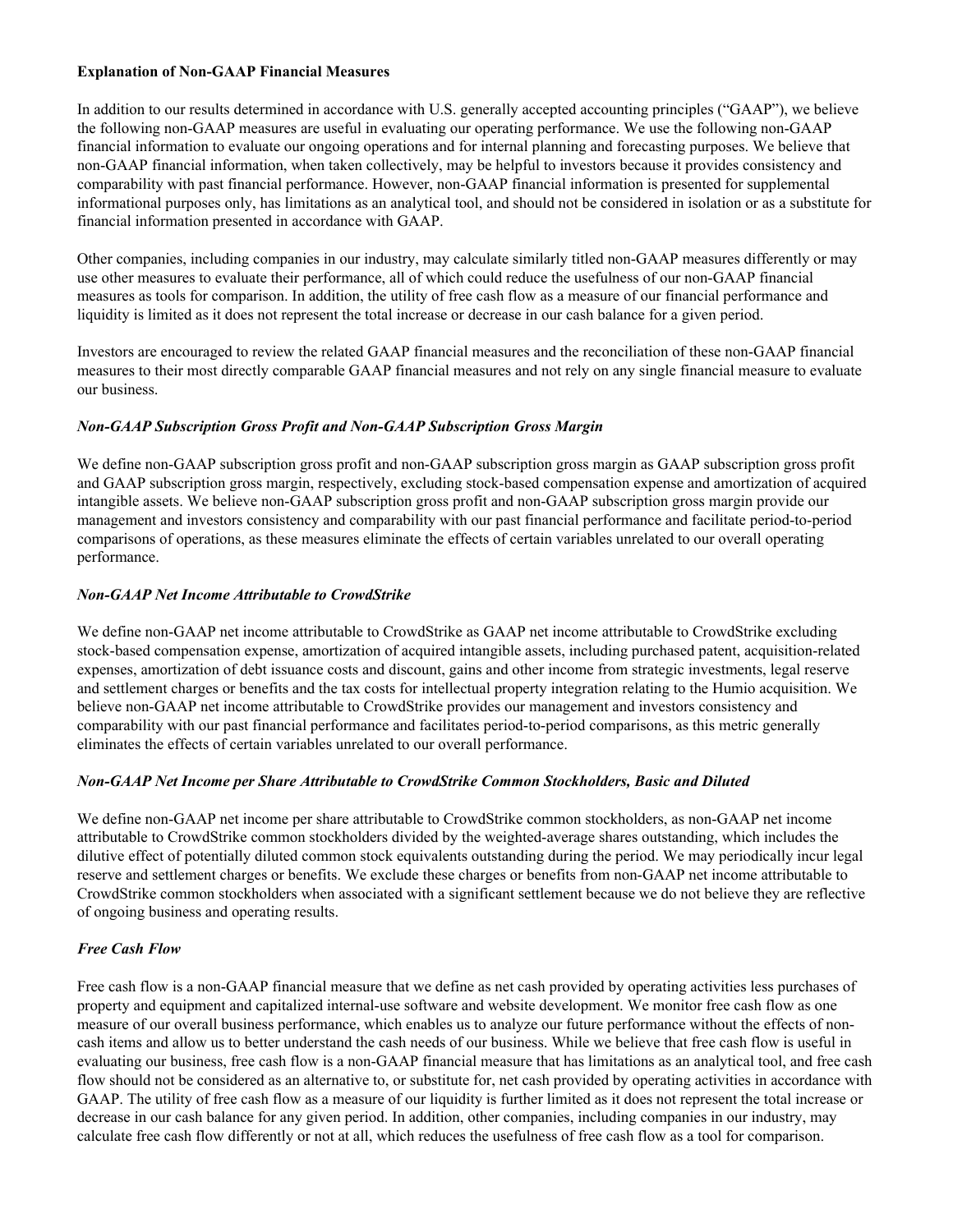## **Explanation of Operational Measures**

## *Annual Recurring Revenue*

ARR is calculated as the annualized value of our customer subscription contracts as of the measurement date, assuming any contract that expires during the next 12 months is renewed on its existing terms. To the extent that we are negotiating a renewal with a customer after the expiration of the subscription, we continue to include that revenue in ARR if we are actively in discussion with such an organization for a new subscription or renewal, or until such organization notifies us that it is not renewing its subscription.

# *Magic Number*

Magic Number is calculated by performing the following calculation for the most recent four quarters and taking the average: annualizing the difference between a quarter's Subscription Revenue and the prior quarter's Subscription Revenue, and then dividing the resulting number by the previous quarter's Non-GAAP Sales & Marketing Expense. Magic Number = Average of previous four quarters: ((Quarter Subscription Revenue – Prior Quarter Subscription Revenue) x 4) / Prior Quarter Non-GAAP Sales & Marketing Expense.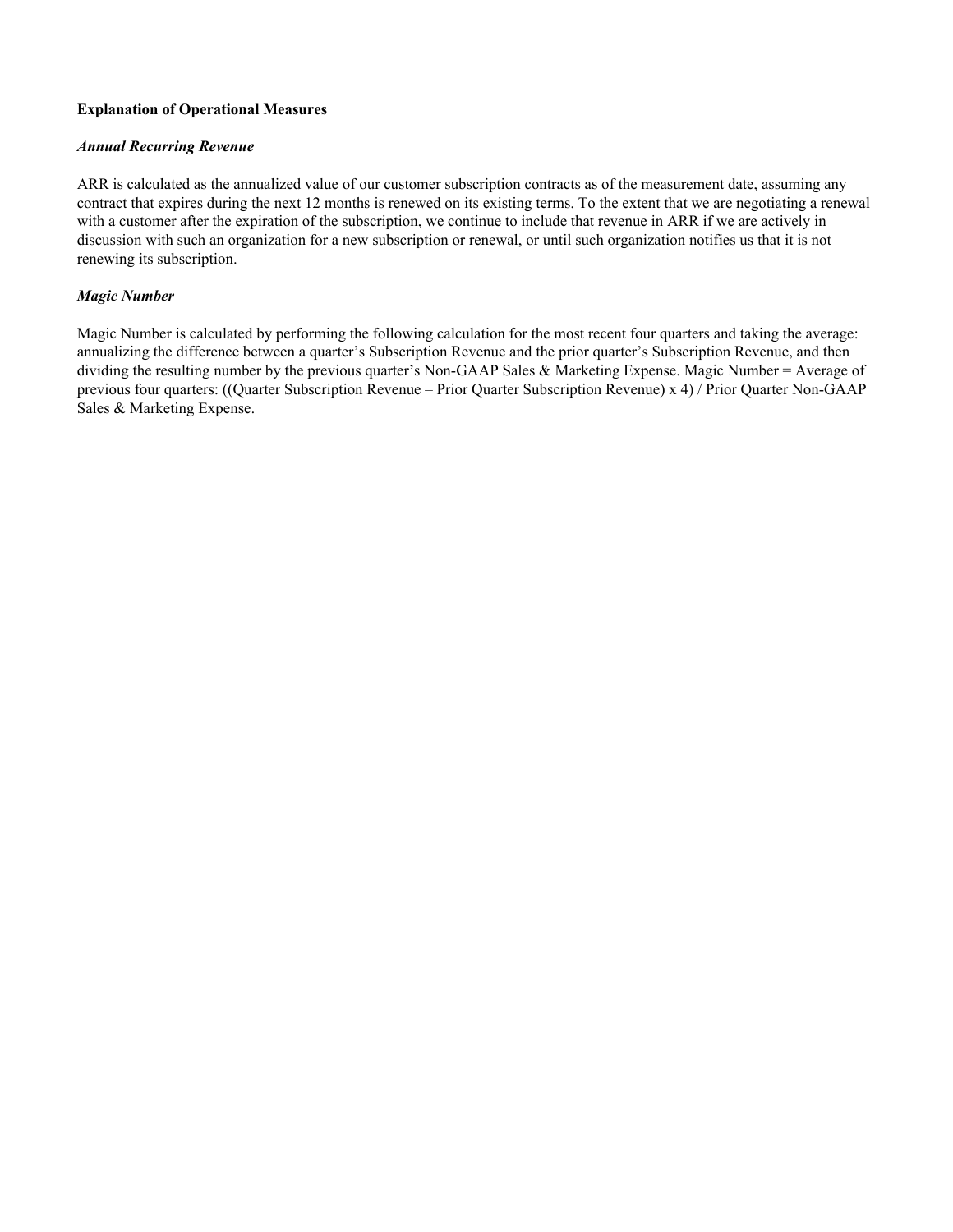#### **Condensed Consolidated Statements of Operations**

(in thousands, except per share data) (unaudited)

|                                                                                                                                    | <b>Q1 FY22</b>   | <b>Q2 FY22</b> |             | <b>Q3 FY22</b> | <b>Q4 FY22</b> |             | Q1 FY23   |               | <b>FY22</b> |
|------------------------------------------------------------------------------------------------------------------------------------|------------------|----------------|-------------|----------------|----------------|-------------|-----------|---------------|-------------|
| Revenue                                                                                                                            |                  |                |             |                |                |             |           |               |             |
| Subscription                                                                                                                       | \$<br>281,228 \$ | 315,836 \$     |             | 357,030 \$     | 405,443 \$     |             | 459,822   | <sup>\$</sup> | 1,359,537   |
| Professional services                                                                                                              | 21,615           | 21,854         |             | 23,021         | 25,567         |             | 28,012    |               | 92,057      |
| <b>Total revenue</b>                                                                                                               | 302,843          | 337,690        |             | 380,051        | 431,010        |             | 487,834   |               | 1,451,594   |
| Cost of revenue                                                                                                                    |                  |                |             |                |                |             |           |               |             |
| Subscription                                                                                                                       | 64,903 \$        | 75,993 \$      |             | 85,464 \$      | 95,544 \$      |             | 107,942   | \$            | 321,904     |
| Professional services                                                                                                              | 13,602           | 14,439         |             | 16,200         | 17,076         |             | 18,890    |               | 61,317      |
| <b>Total cost of revenue</b>                                                                                                       | 78,505           | 90,432         |             | 101,664        | 112,620        |             | 126,832   |               | 383,221     |
| Gross profit                                                                                                                       |                  |                |             |                |                |             |           |               |             |
| Subscription                                                                                                                       | 216,325 \$       | 239,843 \$     |             | 271,566 \$     | 309,899 \$     |             | 351,880   | $\mathbb{S}$  | 1,037,633   |
| Professional services                                                                                                              | 8,013            | 7,415          |             | 6,821          | 8,491          |             | 9,122     |               | 30,740      |
| <b>Total gross profit</b>                                                                                                          | 224,338          | 247,258        |             | 278,387        | 318,390        |             | 361,002   |               | 1,068,373   |
| <b>Operating expenses</b>                                                                                                          |                  |                |             |                |                |             |           |               |             |
| Sales and marketing                                                                                                                | 135,131          | 153,861        |             | 164,960        | 162,594        |             | 193,532   |               | 616,546     |
| Research and development                                                                                                           | 78,180           | 90,455         |             | 97,630         | 105,018        |             | 123,399   |               | 371,283     |
| General and administrative                                                                                                         | 42,374           | 50,345         |             | 56,061         | 74,312         |             | 67,954    |               | 223,092     |
| <b>Total operating expenses</b>                                                                                                    | 255,685          | 294,661        |             | 318,651        | 341,924        |             | 384,885   |               | 1,210,921   |
| <b>Loss from operations</b>                                                                                                        | (31, 347)        | (47, 403)      |             | (40, 264)      | (23, 534)      |             | (23, 883) |               | (142, 548)  |
| Interest expense                                                                                                                   | (6,230)          | (6,296)        |             | (6, 403)       | (6,302)        |             | (6,298)   |               | (25, 231)   |
| Other income, net                                                                                                                  | 4,768            | 619            |             | 690            | 1,679          |             | 3,212     |               | 7,756       |
| Loss before provision for income taxes                                                                                             | (32, 809)        | (53,080)       |             | (45,977)       | (28, 157)      |             | (26,969)  |               | (160, 023)  |
| Provision for income taxes                                                                                                         | 50,062           | 4,238          |             | 4,473          | 13,582         |             | 3,440     |               | 72,355      |
| Net loss                                                                                                                           | (82, 871)        | (57,318)       |             | (50, 450)      | (41, 739)      |             | (30, 409) |               | (232, 378)  |
| Net income attributable to non-controlling interest                                                                                | 2,178            |                |             | 5              | 241            |             | 1,114     |               | 2,424       |
| <b>Net loss attributable to CrowdStrike</b>                                                                                        | $(85,049)$ \$    | $(57,318)$ \$  |             | $(50, 455)$ \$ | (41,980)       | -S          | (31, 523) | $\mathbf S$   | (234, 802)  |
| Net loss per share attributable to CrowdStrike common stockholders, basic<br>and diluted                                           | $(0.38)$ \$      |                | $(0.25)$ \$ | $(0.22)$ \$    |                | $(0.18)$ \$ | (0.14)    |               | (1.03)      |
|                                                                                                                                    |                  |                |             |                |                |             |           |               |             |
| Weighted-average shares used in computing net loss per share attributable<br>to CrowdStrike common stockholders, basic and diluted | 224,153          | 226,362        |             | 228,293        | 229,662        |             | 231,179   |               | 227,142     |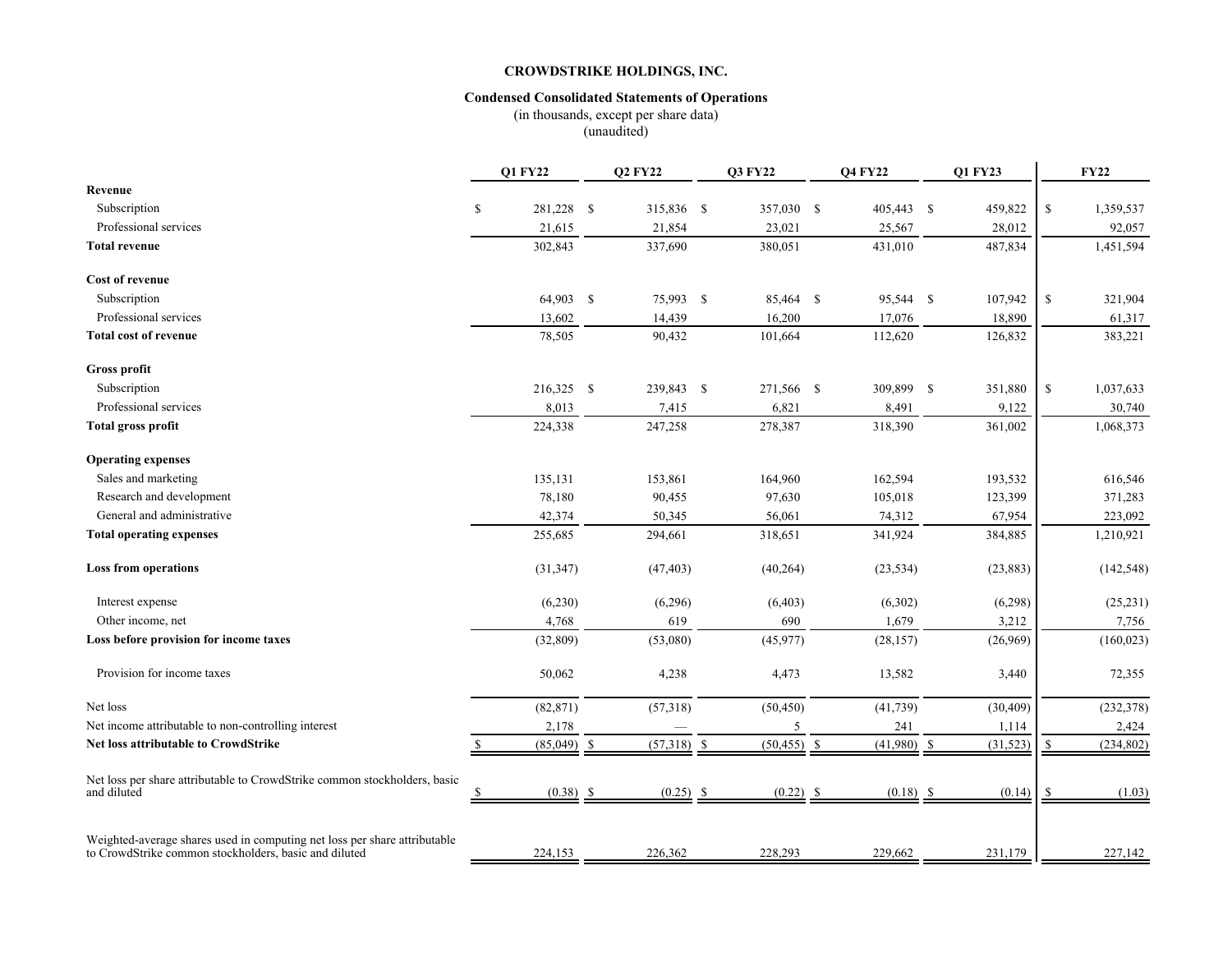#### **Condensed Consolidated Balance Sheets** (in thousands)

(unaudited)

| <b>Assets</b><br>Current assets:<br>\$<br>\$<br>Cash and cash equivalents<br>1,684,997 \$<br>1,787,051 \$<br>1,907,508 \$<br>$1,996,633$ \$<br>2,152,736<br>1,996,633<br>211,233<br>283,272<br>369,130<br>Accounts receivable, net of allowance for credit losses<br>266,540<br>368,145<br>368,145<br>85,388<br>95,470<br>108,636<br>126,822<br>126,822<br>Deferred contract acquisition costs, current<br>135,681<br>56,385<br>79,352<br>79,352<br>Prepaid expenses and other current assets<br>102,964<br>60,670<br>75,511<br>2,038,003<br>2,570,952<br>2,733,058<br>2,570,952<br>Total current assets<br>2,252,025<br>2,360,086<br>Strategic investments<br>8,165<br>14,165<br>22,665<br>23,632<br>28,665<br>23,632<br>260,577<br>Property and equipment, net<br>191,310<br>215,832<br>242,224<br>316,309<br>260,577<br>34,854<br>33,893<br>31,735<br>Operating lease right-of-use assets<br>36,683<br>28,701<br>31,735<br>125,392<br>162,309<br>192,358<br>197,261<br>192,358<br>Deferred contract acquisition costs, noncurrent<br>140,443<br>Goodwill<br>374,581<br>374,310<br>373,889<br>416,445<br>416,228<br>416,445<br>88,851<br>82,870<br>93,945<br>Intangible assets, net<br>85,580<br>97,336<br>97,336<br>18,186<br>18,836<br>21,681<br>Other long-term assets<br>25,346<br>21,668<br>25,346<br>3,299,617 $\overline{\$}$<br>2,881,171 \$<br>3,136,045 \$<br>- \$<br>Total assets<br>3,618,381<br>3,835,835<br>S<br>3,618,381<br><b>Liabilities and Stockholders' Equity</b><br>Current liabilities:<br>$\mathbb{S}$<br>$\mathbf S$<br>$3,468$ \$<br>19,642 \$<br>$7,167$ \$<br>47,634 \$<br>11,024<br>47,634<br>Accounts payable<br>49,627<br>70,162<br>76,758<br>83,382<br>94,966<br>83,382<br>Accrued expenses<br>94,738<br>79,099<br>95,462<br>104,563<br>Accrued payroll and benefits<br>104,563<br>116,406<br>9,706<br>Operating lease liabilities<br>9,333<br>9,374<br>9,820<br>9,967<br>9,820<br>882,969<br>Deferred revenue<br>786,793<br>974,571<br>1,136,502<br>1,249,198<br>1,136,502<br>59,219<br>78,607<br>Other current liabilities<br>54,445<br>24,929<br>24,929<br>15,542<br>1,497,103<br>Total current liabilities<br>982,765<br>1,136,828<br>1,241,547<br>1,406,830<br>1,406,830<br>738,772<br>Long-term debt<br>738,400<br>739,145<br>739,517<br>739,889<br>739,517<br>235,198<br>281,388<br>313,625<br>392,819<br>443,399<br>392,819<br>Deferred revenue, noncurrent<br>31,458<br>29,378<br>27,895<br>Operating lease liabilities, noncurrent<br>25,379<br>22,197<br>25,379<br>39,953<br>38,278<br>17,835<br>16,193<br>16,193<br>Other liabilities, noncurrent<br>16,250<br>$2,027,774$ \$<br>$2,340,047$ \$<br>$\mathbf S$<br>2,224,644 \$<br>2,580,738<br>$\mathbf{s}$<br>2,718,838<br>$\mathbb{S}$<br>2,580,738<br>Total liabilities<br><b>Stockholders' Equity</b><br>$\mathbf S$<br>113S<br>114S<br>115S<br>115S<br>\$<br>Common stock<br>116<br>115<br>1,991,807<br>Additional paid-in capital<br>1,662,199<br>1,775,087<br>1,870,120<br>1,991,807<br>2,103,054<br>Accumulated deficit<br>(815, 165)<br>(872, 483)<br>(922, 938)<br>(964, 918)<br>(996, 441)<br>(964, 918)<br>2,117<br>1,550<br>885<br>Accumulated other comprehensive income (loss)<br>(1,240)<br>(4,188)<br>(1,240)<br>849,264<br>904,268<br>948,182<br>1,025,764<br>1,102,541<br>1,025,764<br>Total CrowdStrike Holdings, Inc. stockholders' equity<br>Non-controlling interest<br>4,133<br>7,133<br>11,388<br>11,879<br>14,456<br>11,879<br>853,397<br>959,570<br>1,037,643<br>1,116,997<br>1,037,643<br>911,401<br>Total stockholders' equity |                                            |    | <b>O1 FY22</b> |              | <b>Q2 FY22</b> |    | <b>Q3 FY22</b> |    | <b>O4 FY22</b> |               | <b>O1 FY23</b> |   | As of<br><b>January 31, 2022</b> |
|------------------------------------------------------------------------------------------------------------------------------------------------------------------------------------------------------------------------------------------------------------------------------------------------------------------------------------------------------------------------------------------------------------------------------------------------------------------------------------------------------------------------------------------------------------------------------------------------------------------------------------------------------------------------------------------------------------------------------------------------------------------------------------------------------------------------------------------------------------------------------------------------------------------------------------------------------------------------------------------------------------------------------------------------------------------------------------------------------------------------------------------------------------------------------------------------------------------------------------------------------------------------------------------------------------------------------------------------------------------------------------------------------------------------------------------------------------------------------------------------------------------------------------------------------------------------------------------------------------------------------------------------------------------------------------------------------------------------------------------------------------------------------------------------------------------------------------------------------------------------------------------------------------------------------------------------------------------------------------------------------------------------------------------------------------------------------------------------------------------------------------------------------------------------------------------------------------------------------------------------------------------------------------------------------------------------------------------------------------------------------------------------------------------------------------------------------------------------------------------------------------------------------------------------------------------------------------------------------------------------------------------------------------------------------------------------------------------------------------------------------------------------------------------------------------------------------------------------------------------------------------------------------------------------------------------------------------------------------------------------------------------------------------------------------------------------------------------------------------------------------------------------------------------------------------------------------------------------------------------------------------------------------------------------------------------------------------------------------------------------------------------------------------------------------------------------------------------------------------------------------------------------------------------------------------|--------------------------------------------|----|----------------|--------------|----------------|----|----------------|----|----------------|---------------|----------------|---|----------------------------------|
|                                                                                                                                                                                                                                                                                                                                                                                                                                                                                                                                                                                                                                                                                                                                                                                                                                                                                                                                                                                                                                                                                                                                                                                                                                                                                                                                                                                                                                                                                                                                                                                                                                                                                                                                                                                                                                                                                                                                                                                                                                                                                                                                                                                                                                                                                                                                                                                                                                                                                                                                                                                                                                                                                                                                                                                                                                                                                                                                                                                                                                                                                                                                                                                                                                                                                                                                                                                                                                                                                                                                                            |                                            |    |                |              |                |    |                |    |                |               |                |   |                                  |
|                                                                                                                                                                                                                                                                                                                                                                                                                                                                                                                                                                                                                                                                                                                                                                                                                                                                                                                                                                                                                                                                                                                                                                                                                                                                                                                                                                                                                                                                                                                                                                                                                                                                                                                                                                                                                                                                                                                                                                                                                                                                                                                                                                                                                                                                                                                                                                                                                                                                                                                                                                                                                                                                                                                                                                                                                                                                                                                                                                                                                                                                                                                                                                                                                                                                                                                                                                                                                                                                                                                                                            |                                            |    |                |              |                |    |                |    |                |               |                |   |                                  |
|                                                                                                                                                                                                                                                                                                                                                                                                                                                                                                                                                                                                                                                                                                                                                                                                                                                                                                                                                                                                                                                                                                                                                                                                                                                                                                                                                                                                                                                                                                                                                                                                                                                                                                                                                                                                                                                                                                                                                                                                                                                                                                                                                                                                                                                                                                                                                                                                                                                                                                                                                                                                                                                                                                                                                                                                                                                                                                                                                                                                                                                                                                                                                                                                                                                                                                                                                                                                                                                                                                                                                            |                                            |    |                |              |                |    |                |    |                |               |                |   |                                  |
|                                                                                                                                                                                                                                                                                                                                                                                                                                                                                                                                                                                                                                                                                                                                                                                                                                                                                                                                                                                                                                                                                                                                                                                                                                                                                                                                                                                                                                                                                                                                                                                                                                                                                                                                                                                                                                                                                                                                                                                                                                                                                                                                                                                                                                                                                                                                                                                                                                                                                                                                                                                                                                                                                                                                                                                                                                                                                                                                                                                                                                                                                                                                                                                                                                                                                                                                                                                                                                                                                                                                                            |                                            |    |                |              |                |    |                |    |                |               |                |   |                                  |
|                                                                                                                                                                                                                                                                                                                                                                                                                                                                                                                                                                                                                                                                                                                                                                                                                                                                                                                                                                                                                                                                                                                                                                                                                                                                                                                                                                                                                                                                                                                                                                                                                                                                                                                                                                                                                                                                                                                                                                                                                                                                                                                                                                                                                                                                                                                                                                                                                                                                                                                                                                                                                                                                                                                                                                                                                                                                                                                                                                                                                                                                                                                                                                                                                                                                                                                                                                                                                                                                                                                                                            |                                            |    |                |              |                |    |                |    |                |               |                |   |                                  |
|                                                                                                                                                                                                                                                                                                                                                                                                                                                                                                                                                                                                                                                                                                                                                                                                                                                                                                                                                                                                                                                                                                                                                                                                                                                                                                                                                                                                                                                                                                                                                                                                                                                                                                                                                                                                                                                                                                                                                                                                                                                                                                                                                                                                                                                                                                                                                                                                                                                                                                                                                                                                                                                                                                                                                                                                                                                                                                                                                                                                                                                                                                                                                                                                                                                                                                                                                                                                                                                                                                                                                            |                                            |    |                |              |                |    |                |    |                |               |                |   |                                  |
|                                                                                                                                                                                                                                                                                                                                                                                                                                                                                                                                                                                                                                                                                                                                                                                                                                                                                                                                                                                                                                                                                                                                                                                                                                                                                                                                                                                                                                                                                                                                                                                                                                                                                                                                                                                                                                                                                                                                                                                                                                                                                                                                                                                                                                                                                                                                                                                                                                                                                                                                                                                                                                                                                                                                                                                                                                                                                                                                                                                                                                                                                                                                                                                                                                                                                                                                                                                                                                                                                                                                                            |                                            |    |                |              |                |    |                |    |                |               |                |   |                                  |
|                                                                                                                                                                                                                                                                                                                                                                                                                                                                                                                                                                                                                                                                                                                                                                                                                                                                                                                                                                                                                                                                                                                                                                                                                                                                                                                                                                                                                                                                                                                                                                                                                                                                                                                                                                                                                                                                                                                                                                                                                                                                                                                                                                                                                                                                                                                                                                                                                                                                                                                                                                                                                                                                                                                                                                                                                                                                                                                                                                                                                                                                                                                                                                                                                                                                                                                                                                                                                                                                                                                                                            |                                            |    |                |              |                |    |                |    |                |               |                |   |                                  |
|                                                                                                                                                                                                                                                                                                                                                                                                                                                                                                                                                                                                                                                                                                                                                                                                                                                                                                                                                                                                                                                                                                                                                                                                                                                                                                                                                                                                                                                                                                                                                                                                                                                                                                                                                                                                                                                                                                                                                                                                                                                                                                                                                                                                                                                                                                                                                                                                                                                                                                                                                                                                                                                                                                                                                                                                                                                                                                                                                                                                                                                                                                                                                                                                                                                                                                                                                                                                                                                                                                                                                            |                                            |    |                |              |                |    |                |    |                |               |                |   |                                  |
|                                                                                                                                                                                                                                                                                                                                                                                                                                                                                                                                                                                                                                                                                                                                                                                                                                                                                                                                                                                                                                                                                                                                                                                                                                                                                                                                                                                                                                                                                                                                                                                                                                                                                                                                                                                                                                                                                                                                                                                                                                                                                                                                                                                                                                                                                                                                                                                                                                                                                                                                                                                                                                                                                                                                                                                                                                                                                                                                                                                                                                                                                                                                                                                                                                                                                                                                                                                                                                                                                                                                                            |                                            |    |                |              |                |    |                |    |                |               |                |   |                                  |
|                                                                                                                                                                                                                                                                                                                                                                                                                                                                                                                                                                                                                                                                                                                                                                                                                                                                                                                                                                                                                                                                                                                                                                                                                                                                                                                                                                                                                                                                                                                                                                                                                                                                                                                                                                                                                                                                                                                                                                                                                                                                                                                                                                                                                                                                                                                                                                                                                                                                                                                                                                                                                                                                                                                                                                                                                                                                                                                                                                                                                                                                                                                                                                                                                                                                                                                                                                                                                                                                                                                                                            |                                            |    |                |              |                |    |                |    |                |               |                |   |                                  |
|                                                                                                                                                                                                                                                                                                                                                                                                                                                                                                                                                                                                                                                                                                                                                                                                                                                                                                                                                                                                                                                                                                                                                                                                                                                                                                                                                                                                                                                                                                                                                                                                                                                                                                                                                                                                                                                                                                                                                                                                                                                                                                                                                                                                                                                                                                                                                                                                                                                                                                                                                                                                                                                                                                                                                                                                                                                                                                                                                                                                                                                                                                                                                                                                                                                                                                                                                                                                                                                                                                                                                            |                                            |    |                |              |                |    |                |    |                |               |                |   |                                  |
|                                                                                                                                                                                                                                                                                                                                                                                                                                                                                                                                                                                                                                                                                                                                                                                                                                                                                                                                                                                                                                                                                                                                                                                                                                                                                                                                                                                                                                                                                                                                                                                                                                                                                                                                                                                                                                                                                                                                                                                                                                                                                                                                                                                                                                                                                                                                                                                                                                                                                                                                                                                                                                                                                                                                                                                                                                                                                                                                                                                                                                                                                                                                                                                                                                                                                                                                                                                                                                                                                                                                                            |                                            |    |                |              |                |    |                |    |                |               |                |   |                                  |
|                                                                                                                                                                                                                                                                                                                                                                                                                                                                                                                                                                                                                                                                                                                                                                                                                                                                                                                                                                                                                                                                                                                                                                                                                                                                                                                                                                                                                                                                                                                                                                                                                                                                                                                                                                                                                                                                                                                                                                                                                                                                                                                                                                                                                                                                                                                                                                                                                                                                                                                                                                                                                                                                                                                                                                                                                                                                                                                                                                                                                                                                                                                                                                                                                                                                                                                                                                                                                                                                                                                                                            |                                            |    |                |              |                |    |                |    |                |               |                |   |                                  |
|                                                                                                                                                                                                                                                                                                                                                                                                                                                                                                                                                                                                                                                                                                                                                                                                                                                                                                                                                                                                                                                                                                                                                                                                                                                                                                                                                                                                                                                                                                                                                                                                                                                                                                                                                                                                                                                                                                                                                                                                                                                                                                                                                                                                                                                                                                                                                                                                                                                                                                                                                                                                                                                                                                                                                                                                                                                                                                                                                                                                                                                                                                                                                                                                                                                                                                                                                                                                                                                                                                                                                            |                                            |    |                |              |                |    |                |    |                |               |                |   |                                  |
|                                                                                                                                                                                                                                                                                                                                                                                                                                                                                                                                                                                                                                                                                                                                                                                                                                                                                                                                                                                                                                                                                                                                                                                                                                                                                                                                                                                                                                                                                                                                                                                                                                                                                                                                                                                                                                                                                                                                                                                                                                                                                                                                                                                                                                                                                                                                                                                                                                                                                                                                                                                                                                                                                                                                                                                                                                                                                                                                                                                                                                                                                                                                                                                                                                                                                                                                                                                                                                                                                                                                                            |                                            |    |                |              |                |    |                |    |                |               |                |   |                                  |
|                                                                                                                                                                                                                                                                                                                                                                                                                                                                                                                                                                                                                                                                                                                                                                                                                                                                                                                                                                                                                                                                                                                                                                                                                                                                                                                                                                                                                                                                                                                                                                                                                                                                                                                                                                                                                                                                                                                                                                                                                                                                                                                                                                                                                                                                                                                                                                                                                                                                                                                                                                                                                                                                                                                                                                                                                                                                                                                                                                                                                                                                                                                                                                                                                                                                                                                                                                                                                                                                                                                                                            |                                            |    |                |              |                |    |                |    |                |               |                |   |                                  |
|                                                                                                                                                                                                                                                                                                                                                                                                                                                                                                                                                                                                                                                                                                                                                                                                                                                                                                                                                                                                                                                                                                                                                                                                                                                                                                                                                                                                                                                                                                                                                                                                                                                                                                                                                                                                                                                                                                                                                                                                                                                                                                                                                                                                                                                                                                                                                                                                                                                                                                                                                                                                                                                                                                                                                                                                                                                                                                                                                                                                                                                                                                                                                                                                                                                                                                                                                                                                                                                                                                                                                            |                                            |    |                |              |                |    |                |    |                |               |                |   |                                  |
|                                                                                                                                                                                                                                                                                                                                                                                                                                                                                                                                                                                                                                                                                                                                                                                                                                                                                                                                                                                                                                                                                                                                                                                                                                                                                                                                                                                                                                                                                                                                                                                                                                                                                                                                                                                                                                                                                                                                                                                                                                                                                                                                                                                                                                                                                                                                                                                                                                                                                                                                                                                                                                                                                                                                                                                                                                                                                                                                                                                                                                                                                                                                                                                                                                                                                                                                                                                                                                                                                                                                                            |                                            |    |                |              |                |    |                |    |                |               |                |   |                                  |
|                                                                                                                                                                                                                                                                                                                                                                                                                                                                                                                                                                                                                                                                                                                                                                                                                                                                                                                                                                                                                                                                                                                                                                                                                                                                                                                                                                                                                                                                                                                                                                                                                                                                                                                                                                                                                                                                                                                                                                                                                                                                                                                                                                                                                                                                                                                                                                                                                                                                                                                                                                                                                                                                                                                                                                                                                                                                                                                                                                                                                                                                                                                                                                                                                                                                                                                                                                                                                                                                                                                                                            |                                            |    |                |              |                |    |                |    |                |               |                |   |                                  |
|                                                                                                                                                                                                                                                                                                                                                                                                                                                                                                                                                                                                                                                                                                                                                                                                                                                                                                                                                                                                                                                                                                                                                                                                                                                                                                                                                                                                                                                                                                                                                                                                                                                                                                                                                                                                                                                                                                                                                                                                                                                                                                                                                                                                                                                                                                                                                                                                                                                                                                                                                                                                                                                                                                                                                                                                                                                                                                                                                                                                                                                                                                                                                                                                                                                                                                                                                                                                                                                                                                                                                            |                                            |    |                |              |                |    |                |    |                |               |                |   |                                  |
|                                                                                                                                                                                                                                                                                                                                                                                                                                                                                                                                                                                                                                                                                                                                                                                                                                                                                                                                                                                                                                                                                                                                                                                                                                                                                                                                                                                                                                                                                                                                                                                                                                                                                                                                                                                                                                                                                                                                                                                                                                                                                                                                                                                                                                                                                                                                                                                                                                                                                                                                                                                                                                                                                                                                                                                                                                                                                                                                                                                                                                                                                                                                                                                                                                                                                                                                                                                                                                                                                                                                                            |                                            |    |                |              |                |    |                |    |                |               |                |   |                                  |
|                                                                                                                                                                                                                                                                                                                                                                                                                                                                                                                                                                                                                                                                                                                                                                                                                                                                                                                                                                                                                                                                                                                                                                                                                                                                                                                                                                                                                                                                                                                                                                                                                                                                                                                                                                                                                                                                                                                                                                                                                                                                                                                                                                                                                                                                                                                                                                                                                                                                                                                                                                                                                                                                                                                                                                                                                                                                                                                                                                                                                                                                                                                                                                                                                                                                                                                                                                                                                                                                                                                                                            |                                            |    |                |              |                |    |                |    |                |               |                |   |                                  |
|                                                                                                                                                                                                                                                                                                                                                                                                                                                                                                                                                                                                                                                                                                                                                                                                                                                                                                                                                                                                                                                                                                                                                                                                                                                                                                                                                                                                                                                                                                                                                                                                                                                                                                                                                                                                                                                                                                                                                                                                                                                                                                                                                                                                                                                                                                                                                                                                                                                                                                                                                                                                                                                                                                                                                                                                                                                                                                                                                                                                                                                                                                                                                                                                                                                                                                                                                                                                                                                                                                                                                            |                                            |    |                |              |                |    |                |    |                |               |                |   |                                  |
|                                                                                                                                                                                                                                                                                                                                                                                                                                                                                                                                                                                                                                                                                                                                                                                                                                                                                                                                                                                                                                                                                                                                                                                                                                                                                                                                                                                                                                                                                                                                                                                                                                                                                                                                                                                                                                                                                                                                                                                                                                                                                                                                                                                                                                                                                                                                                                                                                                                                                                                                                                                                                                                                                                                                                                                                                                                                                                                                                                                                                                                                                                                                                                                                                                                                                                                                                                                                                                                                                                                                                            |                                            |    |                |              |                |    |                |    |                |               |                |   |                                  |
|                                                                                                                                                                                                                                                                                                                                                                                                                                                                                                                                                                                                                                                                                                                                                                                                                                                                                                                                                                                                                                                                                                                                                                                                                                                                                                                                                                                                                                                                                                                                                                                                                                                                                                                                                                                                                                                                                                                                                                                                                                                                                                                                                                                                                                                                                                                                                                                                                                                                                                                                                                                                                                                                                                                                                                                                                                                                                                                                                                                                                                                                                                                                                                                                                                                                                                                                                                                                                                                                                                                                                            |                                            |    |                |              |                |    |                |    |                |               |                |   |                                  |
|                                                                                                                                                                                                                                                                                                                                                                                                                                                                                                                                                                                                                                                                                                                                                                                                                                                                                                                                                                                                                                                                                                                                                                                                                                                                                                                                                                                                                                                                                                                                                                                                                                                                                                                                                                                                                                                                                                                                                                                                                                                                                                                                                                                                                                                                                                                                                                                                                                                                                                                                                                                                                                                                                                                                                                                                                                                                                                                                                                                                                                                                                                                                                                                                                                                                                                                                                                                                                                                                                                                                                            |                                            |    |                |              |                |    |                |    |                |               |                |   |                                  |
|                                                                                                                                                                                                                                                                                                                                                                                                                                                                                                                                                                                                                                                                                                                                                                                                                                                                                                                                                                                                                                                                                                                                                                                                                                                                                                                                                                                                                                                                                                                                                                                                                                                                                                                                                                                                                                                                                                                                                                                                                                                                                                                                                                                                                                                                                                                                                                                                                                                                                                                                                                                                                                                                                                                                                                                                                                                                                                                                                                                                                                                                                                                                                                                                                                                                                                                                                                                                                                                                                                                                                            |                                            |    |                |              |                |    |                |    |                |               |                |   |                                  |
|                                                                                                                                                                                                                                                                                                                                                                                                                                                                                                                                                                                                                                                                                                                                                                                                                                                                                                                                                                                                                                                                                                                                                                                                                                                                                                                                                                                                                                                                                                                                                                                                                                                                                                                                                                                                                                                                                                                                                                                                                                                                                                                                                                                                                                                                                                                                                                                                                                                                                                                                                                                                                                                                                                                                                                                                                                                                                                                                                                                                                                                                                                                                                                                                                                                                                                                                                                                                                                                                                                                                                            |                                            |    |                |              |                |    |                |    |                |               |                |   |                                  |
|                                                                                                                                                                                                                                                                                                                                                                                                                                                                                                                                                                                                                                                                                                                                                                                                                                                                                                                                                                                                                                                                                                                                                                                                                                                                                                                                                                                                                                                                                                                                                                                                                                                                                                                                                                                                                                                                                                                                                                                                                                                                                                                                                                                                                                                                                                                                                                                                                                                                                                                                                                                                                                                                                                                                                                                                                                                                                                                                                                                                                                                                                                                                                                                                                                                                                                                                                                                                                                                                                                                                                            |                                            |    |                |              |                |    |                |    |                |               |                |   |                                  |
|                                                                                                                                                                                                                                                                                                                                                                                                                                                                                                                                                                                                                                                                                                                                                                                                                                                                                                                                                                                                                                                                                                                                                                                                                                                                                                                                                                                                                                                                                                                                                                                                                                                                                                                                                                                                                                                                                                                                                                                                                                                                                                                                                                                                                                                                                                                                                                                                                                                                                                                                                                                                                                                                                                                                                                                                                                                                                                                                                                                                                                                                                                                                                                                                                                                                                                                                                                                                                                                                                                                                                            |                                            |    |                |              |                |    |                |    |                |               |                |   |                                  |
|                                                                                                                                                                                                                                                                                                                                                                                                                                                                                                                                                                                                                                                                                                                                                                                                                                                                                                                                                                                                                                                                                                                                                                                                                                                                                                                                                                                                                                                                                                                                                                                                                                                                                                                                                                                                                                                                                                                                                                                                                                                                                                                                                                                                                                                                                                                                                                                                                                                                                                                                                                                                                                                                                                                                                                                                                                                                                                                                                                                                                                                                                                                                                                                                                                                                                                                                                                                                                                                                                                                                                            |                                            |    |                |              |                |    |                |    |                |               |                |   |                                  |
|                                                                                                                                                                                                                                                                                                                                                                                                                                                                                                                                                                                                                                                                                                                                                                                                                                                                                                                                                                                                                                                                                                                                                                                                                                                                                                                                                                                                                                                                                                                                                                                                                                                                                                                                                                                                                                                                                                                                                                                                                                                                                                                                                                                                                                                                                                                                                                                                                                                                                                                                                                                                                                                                                                                                                                                                                                                                                                                                                                                                                                                                                                                                                                                                                                                                                                                                                                                                                                                                                                                                                            |                                            |    |                |              |                |    |                |    |                |               |                |   |                                  |
|                                                                                                                                                                                                                                                                                                                                                                                                                                                                                                                                                                                                                                                                                                                                                                                                                                                                                                                                                                                                                                                                                                                                                                                                                                                                                                                                                                                                                                                                                                                                                                                                                                                                                                                                                                                                                                                                                                                                                                                                                                                                                                                                                                                                                                                                                                                                                                                                                                                                                                                                                                                                                                                                                                                                                                                                                                                                                                                                                                                                                                                                                                                                                                                                                                                                                                                                                                                                                                                                                                                                                            |                                            |    |                |              |                |    |                |    |                |               |                |   |                                  |
|                                                                                                                                                                                                                                                                                                                                                                                                                                                                                                                                                                                                                                                                                                                                                                                                                                                                                                                                                                                                                                                                                                                                                                                                                                                                                                                                                                                                                                                                                                                                                                                                                                                                                                                                                                                                                                                                                                                                                                                                                                                                                                                                                                                                                                                                                                                                                                                                                                                                                                                                                                                                                                                                                                                                                                                                                                                                                                                                                                                                                                                                                                                                                                                                                                                                                                                                                                                                                                                                                                                                                            |                                            |    |                |              |                |    |                |    |                |               |                |   |                                  |
|                                                                                                                                                                                                                                                                                                                                                                                                                                                                                                                                                                                                                                                                                                                                                                                                                                                                                                                                                                                                                                                                                                                                                                                                                                                                                                                                                                                                                                                                                                                                                                                                                                                                                                                                                                                                                                                                                                                                                                                                                                                                                                                                                                                                                                                                                                                                                                                                                                                                                                                                                                                                                                                                                                                                                                                                                                                                                                                                                                                                                                                                                                                                                                                                                                                                                                                                                                                                                                                                                                                                                            |                                            |    |                |              |                |    |                |    |                |               |                |   |                                  |
|                                                                                                                                                                                                                                                                                                                                                                                                                                                                                                                                                                                                                                                                                                                                                                                                                                                                                                                                                                                                                                                                                                                                                                                                                                                                                                                                                                                                                                                                                                                                                                                                                                                                                                                                                                                                                                                                                                                                                                                                                                                                                                                                                                                                                                                                                                                                                                                                                                                                                                                                                                                                                                                                                                                                                                                                                                                                                                                                                                                                                                                                                                                                                                                                                                                                                                                                                                                                                                                                                                                                                            |                                            |    |                |              |                |    |                |    |                |               |                |   |                                  |
|                                                                                                                                                                                                                                                                                                                                                                                                                                                                                                                                                                                                                                                                                                                                                                                                                                                                                                                                                                                                                                                                                                                                                                                                                                                                                                                                                                                                                                                                                                                                                                                                                                                                                                                                                                                                                                                                                                                                                                                                                                                                                                                                                                                                                                                                                                                                                                                                                                                                                                                                                                                                                                                                                                                                                                                                                                                                                                                                                                                                                                                                                                                                                                                                                                                                                                                                                                                                                                                                                                                                                            | Total liabilities and stockholders' equity | S. | 2,881,171      | $\mathbb{S}$ | 3,136,045      | -S | 3,299,617      | -S | 3,618,381      | <sup>\$</sup> | 3,835,835      | S | 3,618,381                        |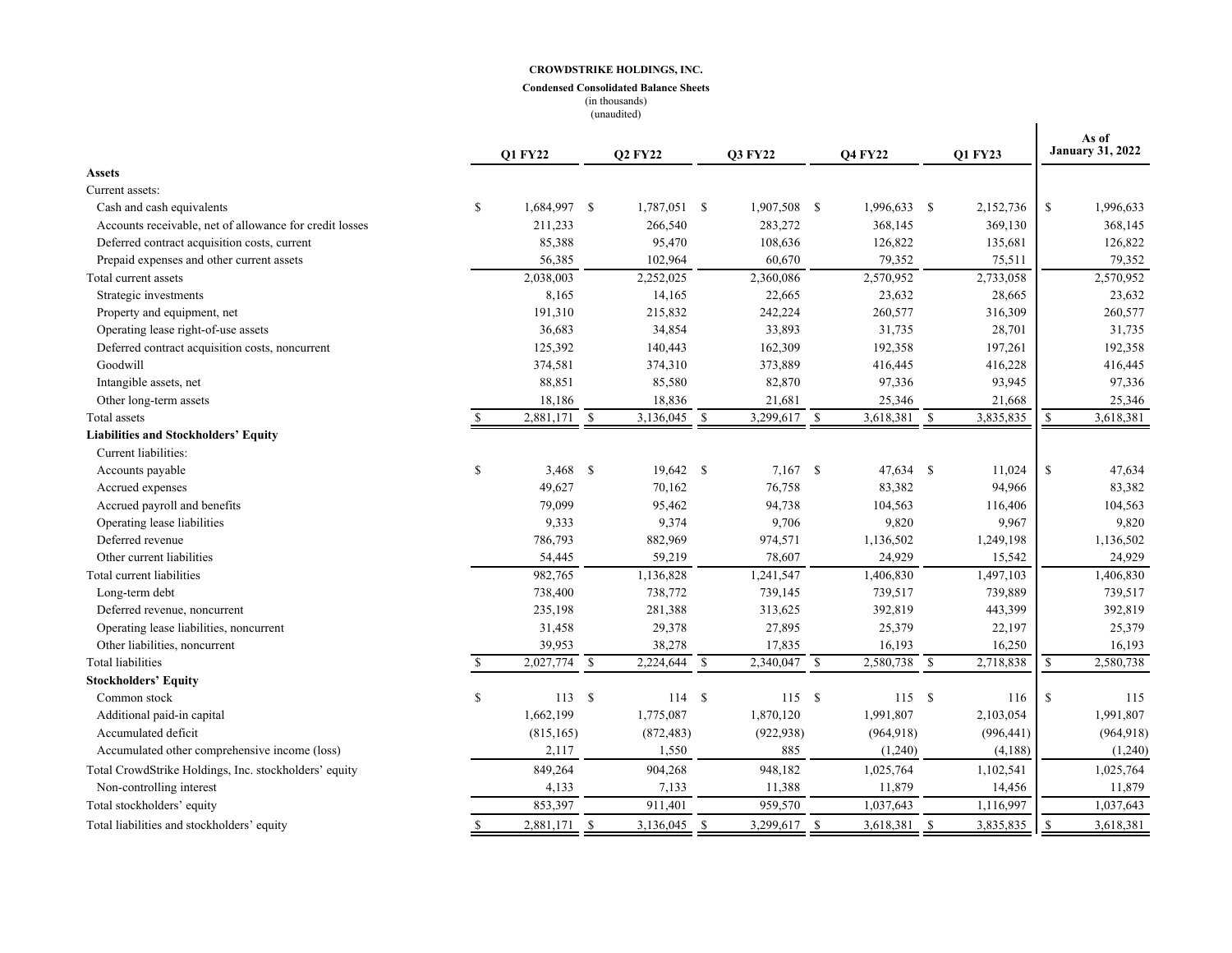#### **CROWDSTRIKE HOLDINGS, INC. Condensed Consolidated Statements of Cash Flows** (in thousands)

|                                                                                                     |                     | (unaudited)               |                          |                           |                           |                  |
|-----------------------------------------------------------------------------------------------------|---------------------|---------------------------|--------------------------|---------------------------|---------------------------|------------------|
|                                                                                                     | <b>Q1 FY22</b>      | <b>Q2 FY22</b>            | <b>O3 FY22</b>           | <b>O4FY22</b>             | <b>O1FY23</b>             | <b>FY22</b>      |
| <b>Operating activities</b>                                                                         |                     |                           |                          |                           |                           |                  |
| Net loss                                                                                            | \$<br>$(82,871)$ \$ | $(57,318)$ \$             | $(50, 450)$ \$           | $(41,739)$ \$             | (30, 409)                 | \$<br>(232, 378) |
| Adjustments to reconcile net loss to net cash provided by operating activities:                     |                     |                           |                          |                           |                           |                  |
| Depreciation and amortization                                                                       | 11,974              | 12,995                    | 14,537                   | 16,402                    | 16,341                    | 55,908           |
| Amortization of intangible assets                                                                   | 2,417               | 3,318                     | 3,337                    | 3,830                     | 4,088                     | 12,902           |
| Amortization of deferred contract acquisition costs                                                 | 24,376              | 26,043                    | 29,293                   | 34,172                    | 37,592                    | 113,884          |
| Non-cash operating lease cost                                                                       | 2,180               | 2,289                     | 2,258                    | 2,376                     | 2,237                     | 9,103            |
| Stock-based compensation expense                                                                    | 54,362              | 76,287                    | 86,666                   | 92,637                    | 102,494                   | 309,952          |
| Deferred income taxes                                                                               | (207)               | (760)                     | (371)                    | (12,618)                  | 1,752                     | (13,956)         |
| Non-cash interest expense                                                                           | 595                 | 604                       | 625                      | 645                       | 669                       | 2,469            |
| Change in fair value of strategic investments                                                       | (4,356)             |                           |                          | (467)                     | (2,208)                   | (4,823)          |
| Changes in operating assets and liabilities, net of impact of acquisitions                          |                     |                           |                          |                           |                           |                  |
| Accounts receivable, net                                                                            | 31,740              | (55, 643)                 | (16,741)                 | (84,710)                  | (1,058)                   | (125, 354)       |
| Deferred contract acquisition costs                                                                 | (36, 400)           | (51, 176)                 | (64, 325)                | (82, 407)                 | (51, 354)                 | (234, 308)       |
| Prepaid expenses and other assets                                                                   | (685)               | (46,002)                  | 38,636                   | (21, 484)                 | 4,243                     | (29, 535)        |
| Accounts payable                                                                                    | (10, 562)           | 15,945                    | (12, 416)                | 40,281                    | (36, 431)                 | 33,248           |
| Accrued expenses and other liabilities                                                              | 42,180              | 25,110                    | 7,136                    | (35,943)                  | (7,300)                   | 38,483           |
| Accrued payroll and benefits                                                                        | 5,969               | 16,884                    | (595)                    | 10,423                    | 13,235                    | 32,681           |
| Operating lease liabilities                                                                         | (2, 555)            | (2, 467)                  | (2,372)                  | (2,506)                   | (2,210)                   | (9,900)          |
| Deferred revenue                                                                                    | 109,376             | 142,366                   | 123,840                  | 240,826                   | 163,276                   | 616,408          |
| Net cash provided by operating activities                                                           | 147,533             | 108,475                   | 159,058                  | 159,718                   | 214,957                   | 574,784          |
| <b>Investing activities</b>                                                                         |                     |                           |                          |                           |                           |                  |
| Purchases of property and equipment                                                                 | (25,796)            | (29,997)                  | (29,627)                 | (26, 723)                 | (52, 211)                 | (112, 143)       |
| Capitalized internal-use software and website development                                           | (4, 434)            | (4,839)                   | (5,928)                  | (5,665)                   | (5,214)                   | (20, 866)        |
| Purchase of strategic investments                                                                   | (1,309)             | (6,000)                   | (8,500)                  | (500)                     | (2,825)                   | (16,309)         |
| Business acquisitions, net of cash acquired                                                         | (353, 407)          | (339)                     | $\overline{\phantom{a}}$ | (60, 772)                 |                           | (414,518)        |
| Purchase of intangible assets                                                                       |                     |                           | (680)                    |                           | (700)                     | (680)            |
| Net cash used in investing activities                                                               | (384, 946)          | (41, 175)                 | (44, 735)                | (93,660)                  | (60, 950)                 | (564, 516)       |
| <b>Financing activities</b>                                                                         |                     |                           |                          |                           |                           |                  |
| Payments of debt issuance costs related to Senior Notes                                             | (1, 581)            |                           |                          |                           |                           | (1, 581)         |
| Issuance costs related to revolving line of credit                                                  | (219)               |                           |                          |                           |                           | (219)            |
| Proceeds from issuance of common stock upon exercise of stock options                               | 3,754               | 5,738                     | 3,304                    | 3,103                     | 3,106                     | 15,899           |
| Proceeds from issuance of common stock under the employee stock purchase plan                       |                     | 27,452                    |                          | 22,825                    |                           | 50,277           |
| Capital contributions from non-controlling interest holders                                         | 655                 | 3,000                     | 4,250                    | 250                       | 1,462                     | 8,155            |
| Net cash provided by financing activities                                                           | 2,609               | 36,190                    | 7,554                    | 26,178                    | 4,568                     | 72,531           |
| Effect of foreign exchange rates on cash and cash equivalents<br><b>Cash &amp; Cash Equivalents</b> | 1,193               | (1, 436)                  | (1,420)                  | (3,111)                   | (2, 472)                  | (4,774)          |
| Cash and cash equivalents, beginning of period                                                      | 1,918,608           | 1,684,997                 | 1,787,051                | 1,907,508                 | 1,996,633                 | 1,918,608        |
| Net increase (decrease) in cash and cash equivalents                                                | (233, 611)          | 102,054                   | 120,457                  | 89,125                    | 156,103                   | 78,025           |
| Cash and cash equivalents, end of period                                                            | 1,684,997<br>\$     | $\mathbb{S}$<br>1,787,051 | 1,907,508<br>- S         | $\mathbb{S}$<br>1,996,633 | $\mathbb{S}$<br>2,152,736 | 1,996,633<br>\$  |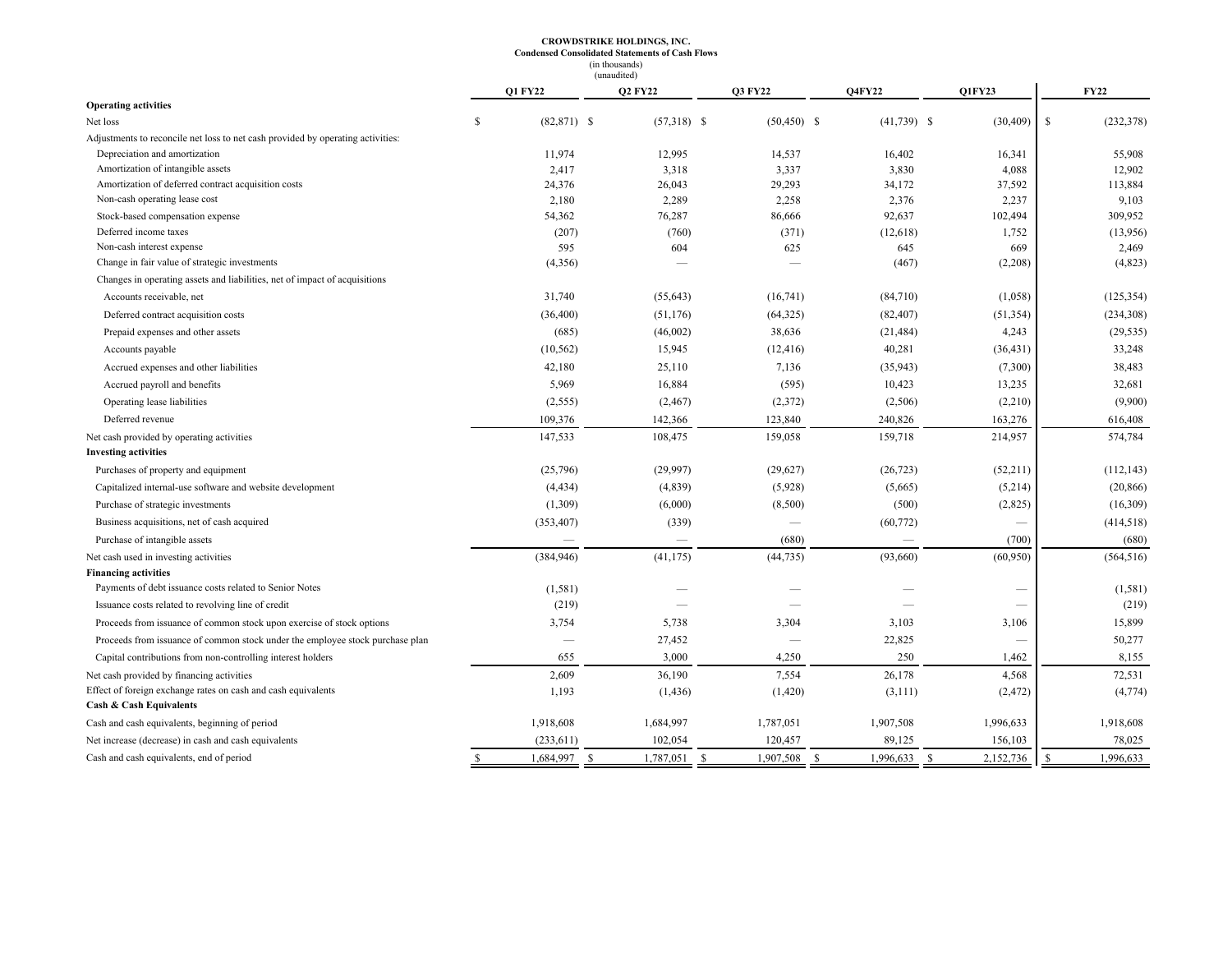### **Statements of Operations: GAAP to Non-GAAP Reconciliations**

(in thousands, except per share data) (unaudited)

|                                                        |    | <b>O1 FY22</b>    |    | <b>Q2 FY22</b> |            | <b>O3 FY22</b> |               | <b>O4 FY22</b> |              | <b>O1 FY23</b> |               | <b>FY22</b> |
|--------------------------------------------------------|----|-------------------|----|----------------|------------|----------------|---------------|----------------|--------------|----------------|---------------|-------------|
| GAAP subscription gross profit                         |    | 216,325 \$        |    | 239,843 \$     |            | 271,566 \$     |               | 309,899        | $\mathbb{S}$ | 351,880        | $\mathbf S$   | 1,037,633   |
| Stock based compensation expense                       |    | 4,285             |    | 5,294          |            | 5,969          |               | 6,496          |              | 6,578          |               | 22,044      |
| Amortization of acquired intangible assets             |    | 1,995             |    | 2,771          |            | 2,784          |               | 3,208          |              | 3,425          |               | 10,758      |
| Non-GAAP subscription gross profit                     |    | 222,605           | \$ | 247,908        | $\sqrt{s}$ | 280,319        | <sup>\$</sup> | 319,603        | \$           | 361,883        | \$            | 1,070,435   |
| GAAP professional services gross profit                | \$ | 8,013 \$          |    | $7,415$ \$     |            | 6,821          | <sup>\$</sup> | 8,491 \$       |              | 9,122          | <sup>\$</sup> | 30,740      |
| Stock based compensation expense                       |    | 2,028             |    | 2,389          |            | 2,546          |               | 3,087          |              | 3,001          |               | 10,050      |
| Non-GAAP professional services gross profit            |    | $10,041 \quad$ \$ |    | 9,804 \$       |            | $9,367$ \$     |               | $11,578$ \$    |              | 12,123         | \$            | 40,790      |
| GAAP sales and marketing operating expenses            | \$ | $135,131$ \$      |    | 153,861 \$     |            | 164,960 \$     |               | 162,594 \$     |              | 193,532        | $\mathbb{S}$  | 616,546     |
| Stock based compensation expense                       |    | (17, 414)         |    | (25, 265)      |            | (25, 499)      |               | (21, 456)      |              | (26,710)       |               | (89, 634)   |
| Amortization of acquired intangible assets             |    | (422)             |    | (547)          |            | (540)          |               | (608)          |              | (649)          |               | (2,117)     |
| Non-GAAP sales and marketing operating expenses        |    | 117,295           | -S | 128,049        | - \$       | 138,921        | -S            | 140,530        | - \$         | 166,173        |               | 524,795     |
| GAAP research and development operating expenses       | S  | 78,180 \$         |    | 90,455 \$      |            | 97,630         | -S            | $105,018$ \$   |              | 123,399        | \$            | 371,283     |
| Stock based compensation expense                       |    | (17, 801)         |    | (25,808)       |            | (27, 333)      |               | (31,085)       |              | (34,036)       |               | (102, 027)  |
| Non-GAAP research and development operating expenses   |    | 60,379 \$         |    | 64,647 \$      |            | $70,297$ \$    |               | $73,933$ \$    |              | 89,363         | -S            | 269,256     |
| GAAP general and administrative operating expenses     | \$ | 42,374 \$         |    | 50,345 \$      |            | 56,061 \$      |               | 74,312 \$      |              | 67,954         | \$            | 223,092     |
| Stock based compensation expense                       |    | (12, 834)         |    | (17, 531)      |            | (25,319)       |               | (30,513)       |              | (32, 169)      |               | (86, 197)   |
| Acquisition-related expenses                           |    | (4, 345)          |    | (596)          |            | (971)          |               | (457)          |              | (301)          |               | (6,369)     |
| Amortization of acquired intangible assets             |    |                   |    |                |            | (13)           |               | (14)           |              | (14)           |               | (27)        |
| Legal reserve and settlement charges                   |    |                   |    | (2,500)        |            |                |               | (7,000)        |              |                |               | (9,500)     |
| Non-GAAP general and administrative operating expenses |    | 25,195            | -S | $29,718$ \$    |            | 29,758         | -S            | 36,328         | - \$         | 35,470         | S             | 120,999     |
| GAAP loss from operations                              | \$ | $(31,347)$ \$     |    | $(47, 403)$ \$ |            | $(40,264)$ \$  |               | $(23,534)$ \$  |              | (23, 883)      | $\mathbb{S}$  | (142, 548)  |
| Stock based compensation expense                       |    | 54,362            |    | 76,287         |            | 86,666         |               | 92,637         |              | 102,494        |               | 309,952     |
| Amortization of acquired intangible assets             |    | 2,417             |    | 3,318          |            | 3,337          |               | 3,830          |              | 4,088          |               | 12,902      |
| Acquisition-related expenses                           |    | 4,345             |    | 596            |            | 971            |               | 457            |              | 301            |               | 6,369       |
| Legal reserve and settlement charges                   |    |                   |    | 2,500          |            |                |               | 7,000          |              |                |               | 9,500       |
| Non-GAAP income from operations                        |    | 29,777 \$         |    | 35,298 \$      |            | 50,710 \$      |               | 80,390         | - \$         | 83,000         | <sup>\$</sup> | 196,175     |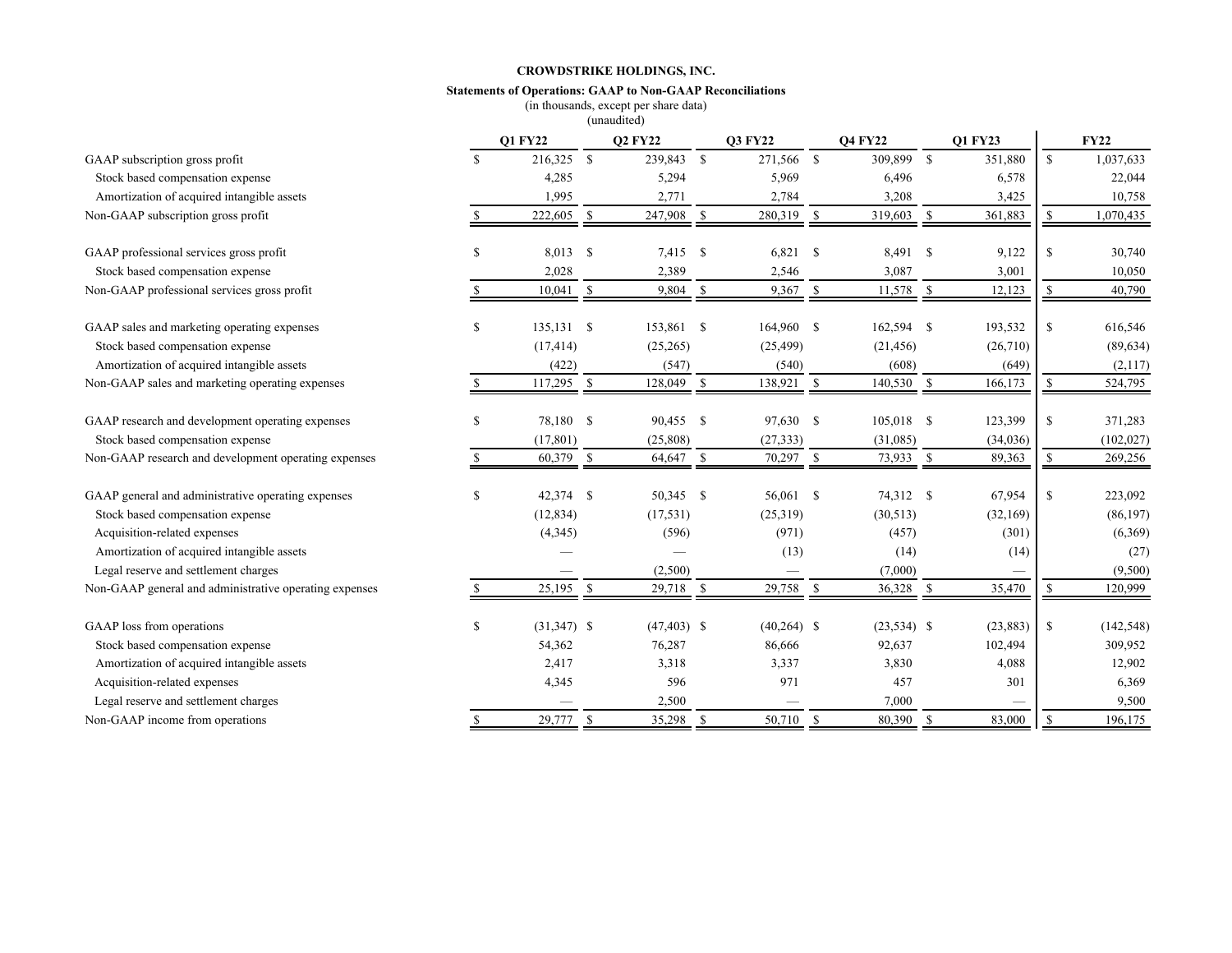#### **CROWDSTRIKE HOLDINGS, INC. Statements of Operations: GAAP to Non-GAAP Reconciliations (continued)** (in thousands, except per share data)

| rasanas, execpt per sina |             |  |  |
|--------------------------|-------------|--|--|
|                          | (unaudited) |  |  |

|                                                                                                                                     |               | <b>Q1 FY22</b> |    | <b>Q2 FY22</b> |    | <b>O3 FY22</b> |               | <b>O4 FY22</b> |               | <b>Q1 FY23</b>           |             | <b>FY22</b> |
|-------------------------------------------------------------------------------------------------------------------------------------|---------------|----------------|----|----------------|----|----------------|---------------|----------------|---------------|--------------------------|-------------|-------------|
| GAAP net loss attributable to CrowdStrike                                                                                           | <sup>\$</sup> | $(85,049)$ \$  |    | $(57,318)$ \$  |    | $(50, 455)$ \$ |               | $(41,980)$ \$  |               | (31, 523)                | $\mathbf S$ | (234, 802)  |
| Stock based compensation expense                                                                                                    |               | 54,362         |    | 76,287         |    | 86,666         |               | 92,637         |               | 102,494                  |             | 309,952     |
| Amortization of acquired intangible assets                                                                                          |               | 2,417          |    | 3,318          |    | 3,337          |               | 3,830          |               | 4,088                    |             | 12,902      |
| Acquisition-related expenses                                                                                                        |               | 4,345          |    | 596            |    | 971            |               | 457            |               | 301                      |             | 6,369       |
| Amortization of debt issuance costs and discount                                                                                    |               | 547            |    | 546            |    | 546            |               | 548            |               | 546                      |             | 2,187       |
| Legal reserve and settlement charges or benefits                                                                                    |               |                |    | 2,500          |    |                |               | 7,000          |               |                          |             | 9,500       |
| Provision for income taxes $^{(1)}$                                                                                                 |               | 48,824         |    |                |    |                |               | 8,412          |               |                          |             | 57,236      |
| Gains and other income from strategic investments attributable to CrowdStrike                                                       |               | (2,178)        |    |                |    | (5)            |               | (505)          |               | (1,114)                  |             | (2,688)     |
| Non-GAAP net income attributable to CrowdStrike                                                                                     |               | 23,268         | -S | 25,929         | -S | 41,060         | <sup>\$</sup> | 70,399         | <sup>\$</sup> | 74,792                   |             | 160,656     |
| Weighted-average shares used in computing basic net loss per share attributable<br>to CrowdStrike common stockholders (GAAP)        |               | 224,153        |    | 226,362        |    | 228,293        |               | 229,662        |               | 231,179                  |             | 227,142     |
| GAAP basic net loss per share attributable to CrowdStrike common stockholders                                                       | - S           | $(0.38)$ \$    |    |                |    | (0.22)         | - S           |                |               | (0.14)                   |             | (1.03)      |
| GAAP diluted net loss per share attributable to CrowdStrike common<br>stockholders                                                  | \$            | $(0.38)$ \$    |    | $(0.25)$ \$    |    | $(0.22)$ \$    |               | $(0.18)$ \$    |               | (0.14)                   | \$          | (1.03)      |
| Stock-based compensation                                                                                                            |               | 0.23           |    | 0.32           |    | 0.36           |               | 0.39           |               | 0.43                     |             | 1.30        |
| Amortization of acquired intangible assets                                                                                          |               | 0.01           |    | 0.01           |    | 0.01           |               | 0.02           |               | 0.02                     |             | 0.05        |
| Acquisition-related expenses                                                                                                        |               | 0.02           |    |                |    |                |               |                |               |                          |             | 0.03        |
| Amortization of debt issuance costs and discount                                                                                    |               |                |    |                |    |                |               |                |               |                          |             | 0.01        |
| Legal reserve and settlement charges or benefits                                                                                    |               |                |    | 0.01           |    |                |               | 0.03           |               |                          |             | 0.04        |
| Gains and other income from strategic investments attributable to CrowdStrike                                                       |               | (0.01)         |    |                |    |                |               |                |               |                          |             | (0.01)      |
| Provision for income taxes $^{(1)}$                                                                                                 |               | 0.21           |    |                |    |                |               | 0.04           |               | $\overline{\phantom{0}}$ |             | 0.24        |
| Adjustment to fully diluted earnings per share $^{(2)}$                                                                             |               | 0.02           |    | 0.02           |    | 0.02           |               |                |               |                          |             | 0.04        |
| Non-GAAP diluted net income per share attributable to CrowdStrike common<br>stockholders                                            | $\mathcal{S}$ | 0.10 S         |    | $0.11 \,$ \$   |    | 0.17S          |               | 0.30           | -S            | 0.31                     | -S          | 0.67        |
| Weighted-average shares used in diluted net income (loss) per share attributable<br>to CrowdStrike common stockholders calculation: |               |                |    |                |    |                |               |                |               |                          |             |             |
| <b>GAAP</b>                                                                                                                         |               | 224,153        |    | 226,362        |    | 228,293        |               | 229,662        |               | 231,179                  |             | 227,142     |
| Non-GAAP                                                                                                                            |               | 237,363        |    | 238,043        |    | 238,563        |               | 238,486        |               | 238,654                  |             | 238,123     |

(1) We use our GAAP provision for income taxes for the purpose of determining our non-GAAP income tax expense. The tax costs for intellectual property integration relating to the Humio acquisition is included in the GAAP provision for income taxes during the first quarter of fiscal 2022. The income tax benefits related to stock-based compensation, amortization of acquired intangible assets, including purchased patents, acquisition related expenses, amortization of debt issuance costs and discount, gains and other income from strategic investments attributable to CrowdStrike and legal reserve and settlement charges or benefits included in the GAAP provision for income taxes were not material for all periods presented.

\_\_\_\_\_\_\_\_\_\_\_\_\_\_\_\_\_\_\_\_\_\_\_\_\_\_\_\_\_

(2) For periods in which we had diluted non-GAAP net income per share attributable to CrowdStrike common stockholders, the sum of the impact of individual reconciling items may not total to diluted Non-GAAP net income per share attributable to CrowdStrike common stockholders because the basic share counts used to calculate GAAP net loss per share attributable to CrowdStrike common stockholders differ from the diluted share counts used to calculate non-GAAP net income per share attributable to CrowdStrike common stockholders and because of rounding differences. The GAAP net loss per share attributable to CrowdStrike common stockholders calculation uses a lower share count as it excludes dilutive shares which are included in calculating the non-GAAP net income per share attributable to CrowdStrike common stockholders.